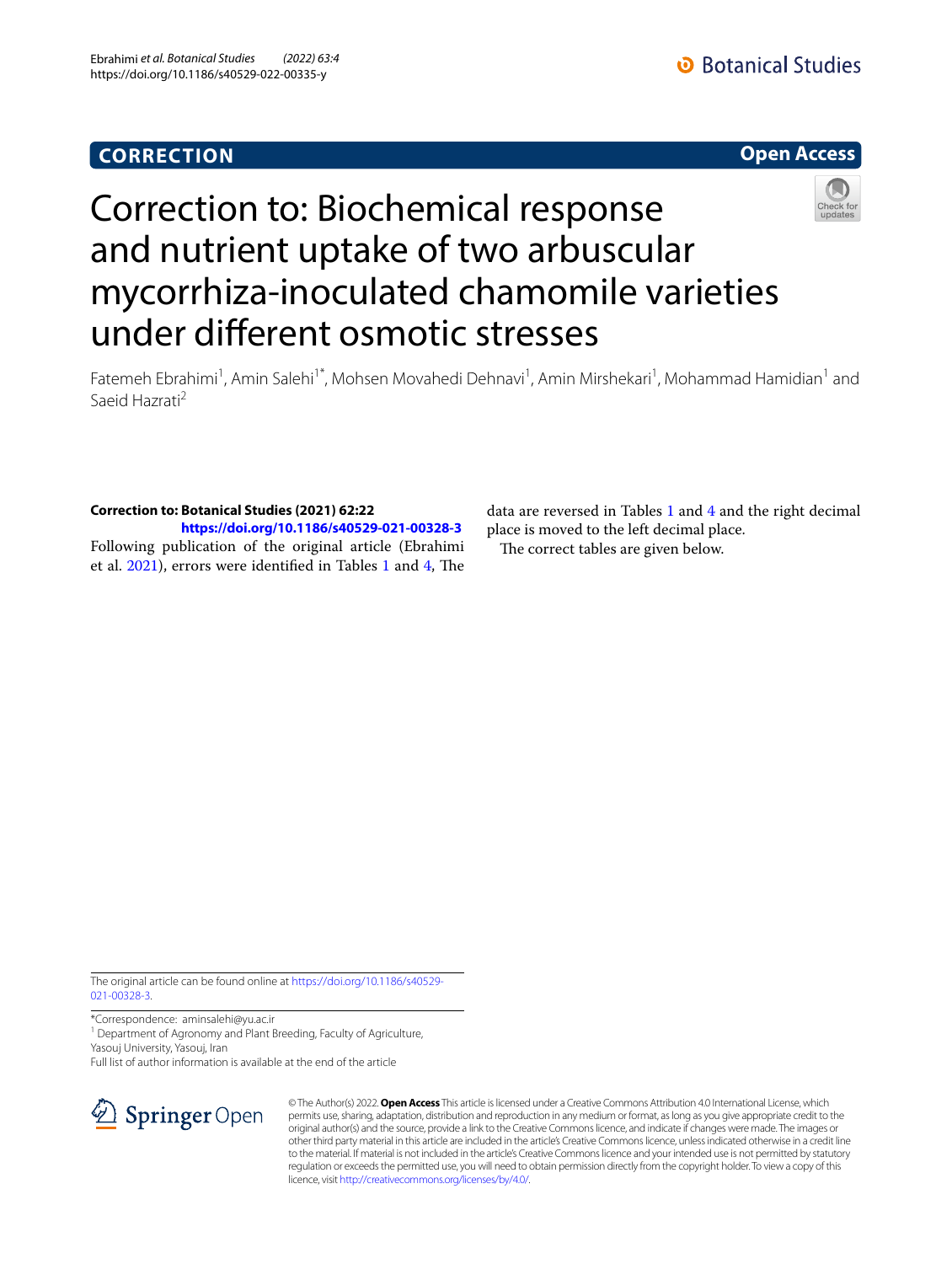| Source of variation df Shoot concentration                                                                                                                                          |    |                             |                |                    |                      |                |                     |                     |                    | Root concentration |                    |                       |                    |                    |                    |
|-------------------------------------------------------------------------------------------------------------------------------------------------------------------------------------|----|-----------------------------|----------------|--------------------|----------------------|----------------|---------------------|---------------------|--------------------|--------------------|--------------------|-----------------------|--------------------|--------------------|--------------------|
|                                                                                                                                                                                     |    |                             |                |                    | Σn                   | Δ              | კ                   | ⋚                   |                    |                    | ⊻                  | ă                     | <u>ው</u>           | J                  | ⋚                  |
|                                                                                                                                                                                     |    | 2114.47** 29.81** 1565.17** |                |                    | 65040.23**           | $13444.14**$   | 2636.89**           | 3939.09**           |                    | 164.26* 131.61**   | 29.66**            | 51988.02**            | 428.06**           | 4332.16**          | 2803.51**          |
|                                                                                                                                                                                     |    | 181.96**                    | 25.66**        | 208.29**           | 4504.68**            | 906.38**       | 2813.66**           | 3236.61**           | 41.25**            | 26.8**             | 506.32*            | 3663.02 <sup>ms</sup> | 453.25**           | 1328.25**          | 1652.08**          |
| Tē/                                                                                                                                                                                 |    | 201.80*                     | 5.32**         | 55.60**            | 500.52**             | 550.13**       | 338.66**            | 413.24*             | $1.28**$           | 26.1**             | 606.16**           | 518.65**              | 56.42**            | $109.50**$         | 42.18**            |
| ) x AM                                                                                                                                                                              |    | $13.38**$                   | $0.65***$      | 0.04 <sup>ns</sup> | 289.45**             | 43.88**        | $9.66^{ns}$         | 26.66 <sup>ms</sup> | $3.32***$          | 0.66 <sup>ns</sup> | $31.50**$          | 25.52 <sup>ms</sup>   | $32.16***$         | 4.03 <sup>ns</sup> | 15.65**            |
| J x Var                                                                                                                                                                             |    | 54.56**                     | 2.69**         | 22.20**            | $111.87*$            | 29.06**        | 60.60 <sup>ns</sup> | 196.69*             | 0.21 <sup>ns</sup> | 3.69**             | 18.66**            | 465.00**              | **19.14            | 22.68*             | 22.26**            |
| N x Var                                                                                                                                                                             |    | 1.58**                      | $0.96***$      | 2.98 <sup>ms</sup> | 133.33 <sup>ns</sup> | $1.16ns$       | 141.69*             | 269.56*             | $0.62*$            | 0.30 <sup>ns</sup> | 19.65**            | 4.68 <sup>ns</sup>    | 0.13 <sup>ns</sup> | $1.16ns$           | 33.33**            |
| $0 \times AN \times Var$                                                                                                                                                            |    | 5.46**                      | $1.06**$       | 5.80 <sup>ns</sup> | 28.28 <sup>ns</sup>  | 68.35**        | 50.39 <sup>ns</sup> | 80.29 <sup>ns</sup> | 0.16 <sup>ns</sup> | 0.35 <sup>ms</sup> | 0.69 <sup>ns</sup> | 4.68 <sup>ms</sup>    | 0.91 <sup>ns</sup> | 5.06 <sup>ms</sup> | 6.38 <sup>ns</sup> |
| Error                                                                                                                                                                               | 36 | 0.223                       | 0.019          | 2.46               | 34.11                | $\frac{1}{10}$ | 28.68               | 45.64               | 0.146              | 030                | 2.62               | 14.40                 | 1.51               | 4.46               | 4.06               |
| $-196$                                                                                                                                                                              |    | 20.0                        | $\overline{0}$ |                    | 3.69                 | $\frac{34}{3}$ | 834                 | 10.23               | 4.63               | 5.08               | 4.64               | 3.12                  | 3.26               | 3.98               | 3.66               |
| $\alpha$ : Osmotic stress, Var: Varieties, AM: Arbuscular mycorrhizal inoculation, ns: non-significance at P $\leq$ 0.05; *P $\leq$ 0.05; **P $\leq$ 0.01, statistical significance |    |                             |                |                    |                      |                |                     |                     |                    |                    |                    |                       |                    |                    |                    |

<span id="page-1-0"></span>

| $\frac{1}{2}$<br>$\stackrel{0}{\equiv}$                       |  |
|---------------------------------------------------------------|--|
| $\mathbf{I}$                                                  |  |
| ĺ<br>:                                                        |  |
| l<br>Ï                                                        |  |
| I                                                             |  |
|                                                               |  |
|                                                               |  |
| $\mathbf{I}$                                                  |  |
| ו<br>ו<br>ī                                                   |  |
| i                                                             |  |
|                                                               |  |
| l<br>$\overline{a}$                                           |  |
| ï                                                             |  |
| ֕<br>l<br>Ī<br>ï<br>i                                         |  |
| j<br>í<br>l                                                   |  |
| ļ<br>Ó<br>١                                                   |  |
| ;<br>;                                                        |  |
| ī<br>l                                                        |  |
| Ξ<br>ļ                                                        |  |
|                                                               |  |
|                                                               |  |
| I<br>d                                                        |  |
|                                                               |  |
| j                                                             |  |
|                                                               |  |
| i<br>ļ<br>d                                                   |  |
| I<br>I                                                        |  |
| $\mathbf{I}$                                                  |  |
| :<br>ו<br>١<br>ׅ֧֦֧֢ׅ֧֧ׅ֧֚֚֚֚֚֚֚֚֚֚֚֚֚֚֚֚֚֡֡֡֡֡֜֓֡֡֬֝֬֜֓      |  |
|                                                               |  |
| j<br>ř                                                        |  |
| $\frac{1}{2}$<br>Ï                                            |  |
|                                                               |  |
|                                                               |  |
| ì                                                             |  |
| ï                                                             |  |
| ï                                                             |  |
| ֖֖֖֧ׅ֖֧ׅ֧ׅ֧ׅ֧֧֖֧֚֚֚֚֚֚֚֚֚֚֚֚֚֚֚֚֚֚֚֚֚֚֚֚֚֚֚֚֚֚֚֚֚֚֚֡֝֝֝֝֬֓֝֬֝ |  |
| ļ<br>Ï                                                        |  |
|                                                               |  |
| Ï<br>ï<br>I                                                   |  |
|                                                               |  |
|                                                               |  |
|                                                               |  |
| l                                                             |  |
| Ï<br>٢<br>l                                                   |  |
|                                                               |  |
| I<br>Ξ                                                        |  |
| labl                                                          |  |
| I                                                             |  |